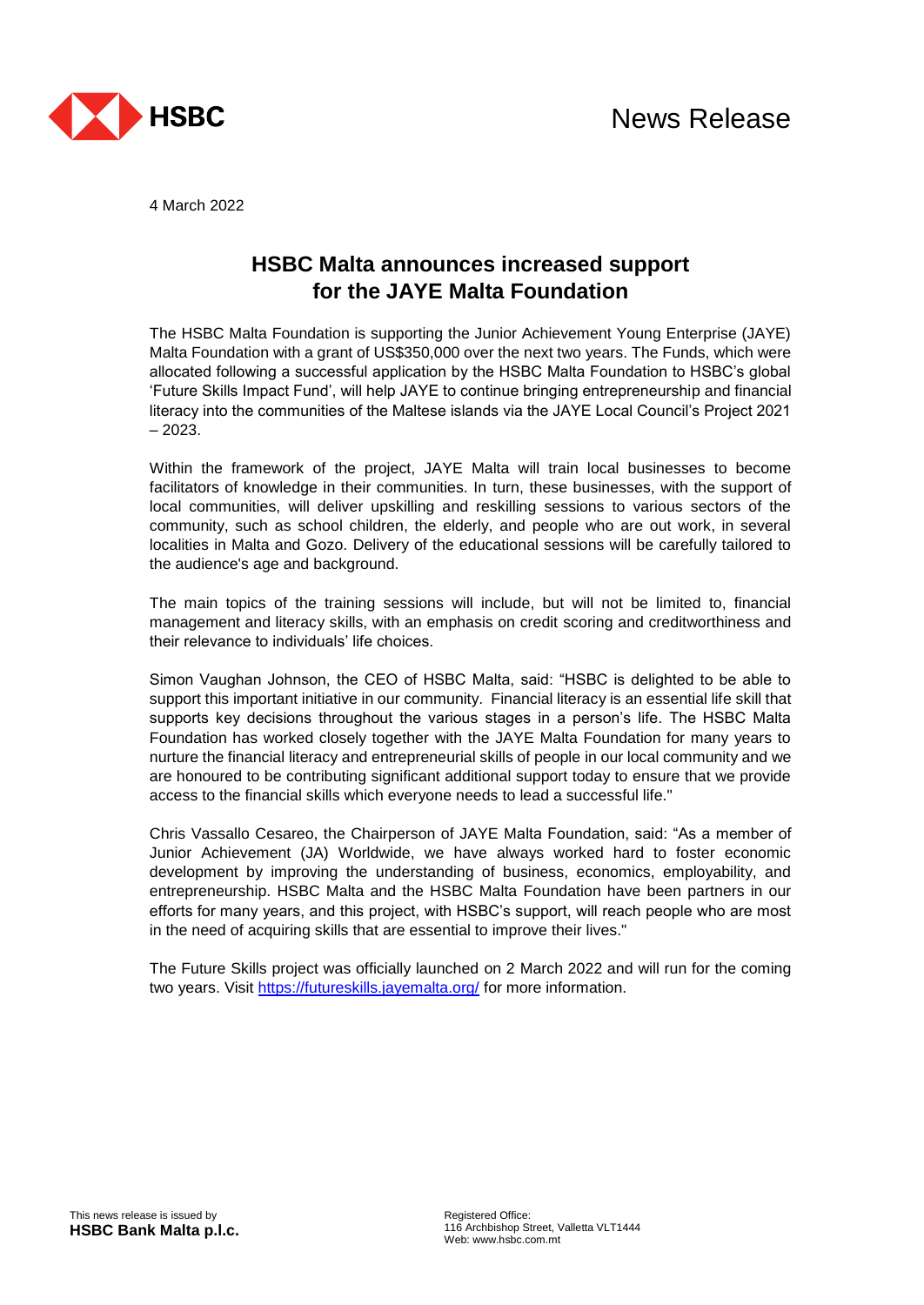

**PHOTOCAPTION: JAYE Malta CEO, Matthew Caruana, addressing attendees at JAYE Malta Future Skills High Impact Project Launch**



**PHOTOCAPTION: HSBC Malta CEO Simon Vaughon Johnson, speaking with local entrepreneur Zen D'Amato Guatam, EcoMarket**